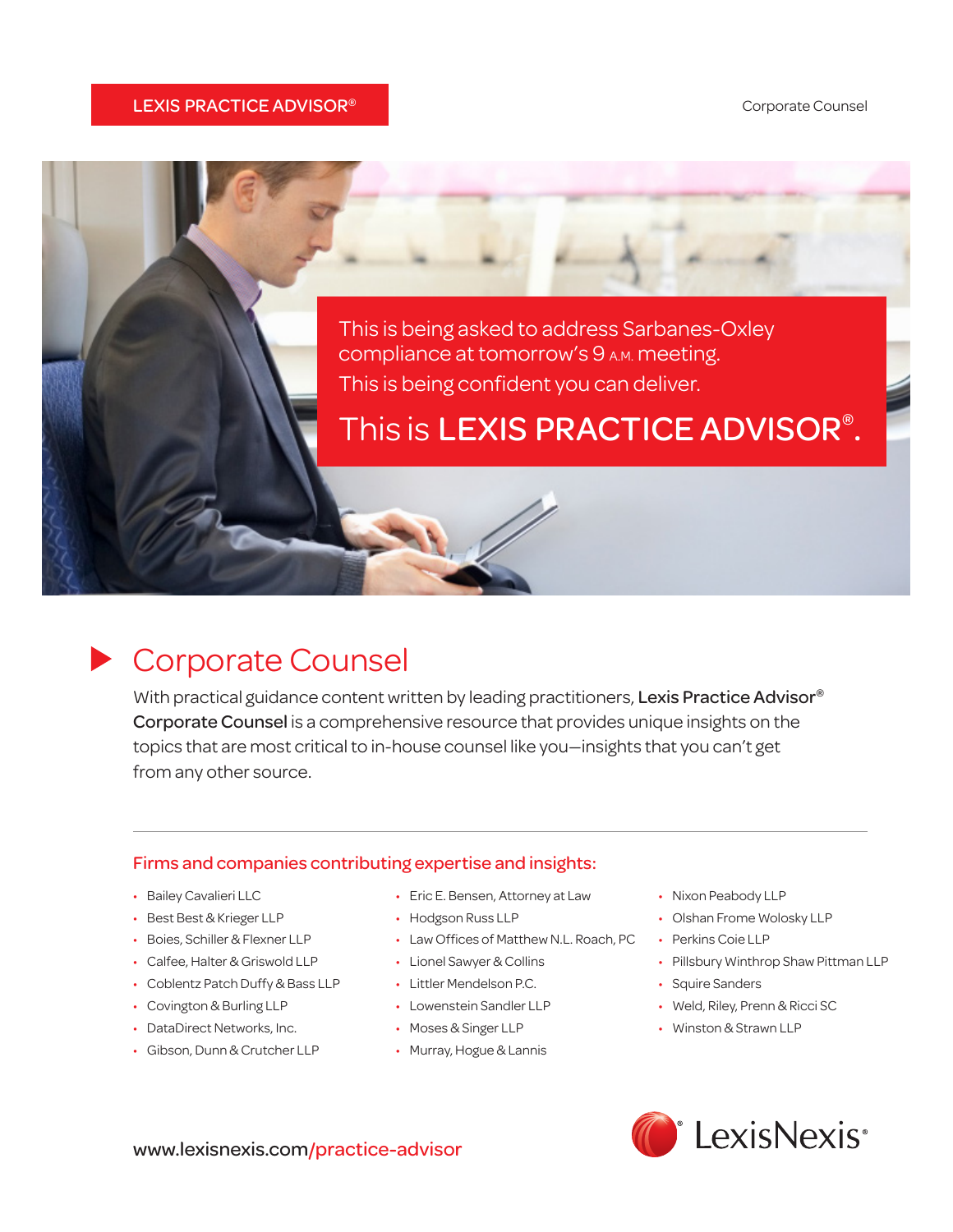## This is simplifying your routine.

Lexis Practice Advisor enables you to streamline your workflow, helping to produce more in less time.



### Practical Guidance

Get comprehensive coverage of transactions with exclusive practical guidance, practice tips and insights from experienced attorneys covering topics such as commercial contracts, labor and employment, corporate governance and more.

Work more efficiently and with greater confidence by accessing hundreds of expertly drafted forms and agreements with drafting notes, alternative clauses and checklists.

### Forms **All In One Place**

Get quick access to relevant insight across six types of content, including Forms, Practical Guidance, Cases, Legislative Materials, Secondary Materials, including Matthew Bender® treatises and Emerging Issues. It's everything you need to manage a transaction from start to finish.

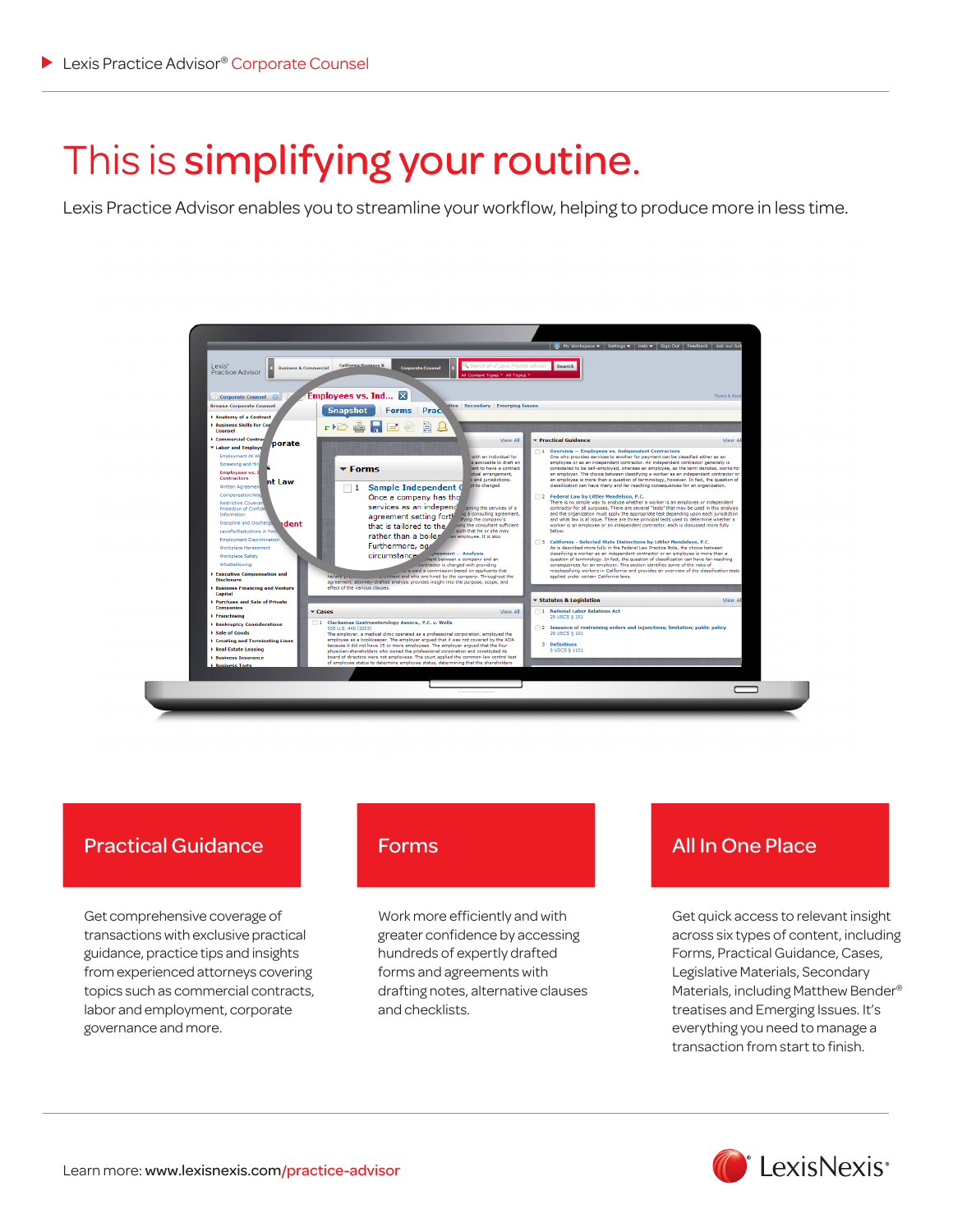## This is staying up to speed.

Lexis Practice Advisor resources enable you to get familiar with new transactional issues and refresh your knowledge in areas or tasks you haven't tackled recently, increasing your productivity.



# Updated

Be confident you are accessing the latest practice trends and up-to-date insights with practical guidance content that is updated and maintained on a continuous basis and date stamps that indicate currency.

Access hand-selected articles and white papers, including breaking news from Law360®, keeping you updated on hot topics and trending issues.

## Emerging Issues<br>
Precision Searching Lindston

Get comprehensive results fast with pre- and post-filters that refine your search based on relevant criteria. Your search can be as narrow or expansive as you need.